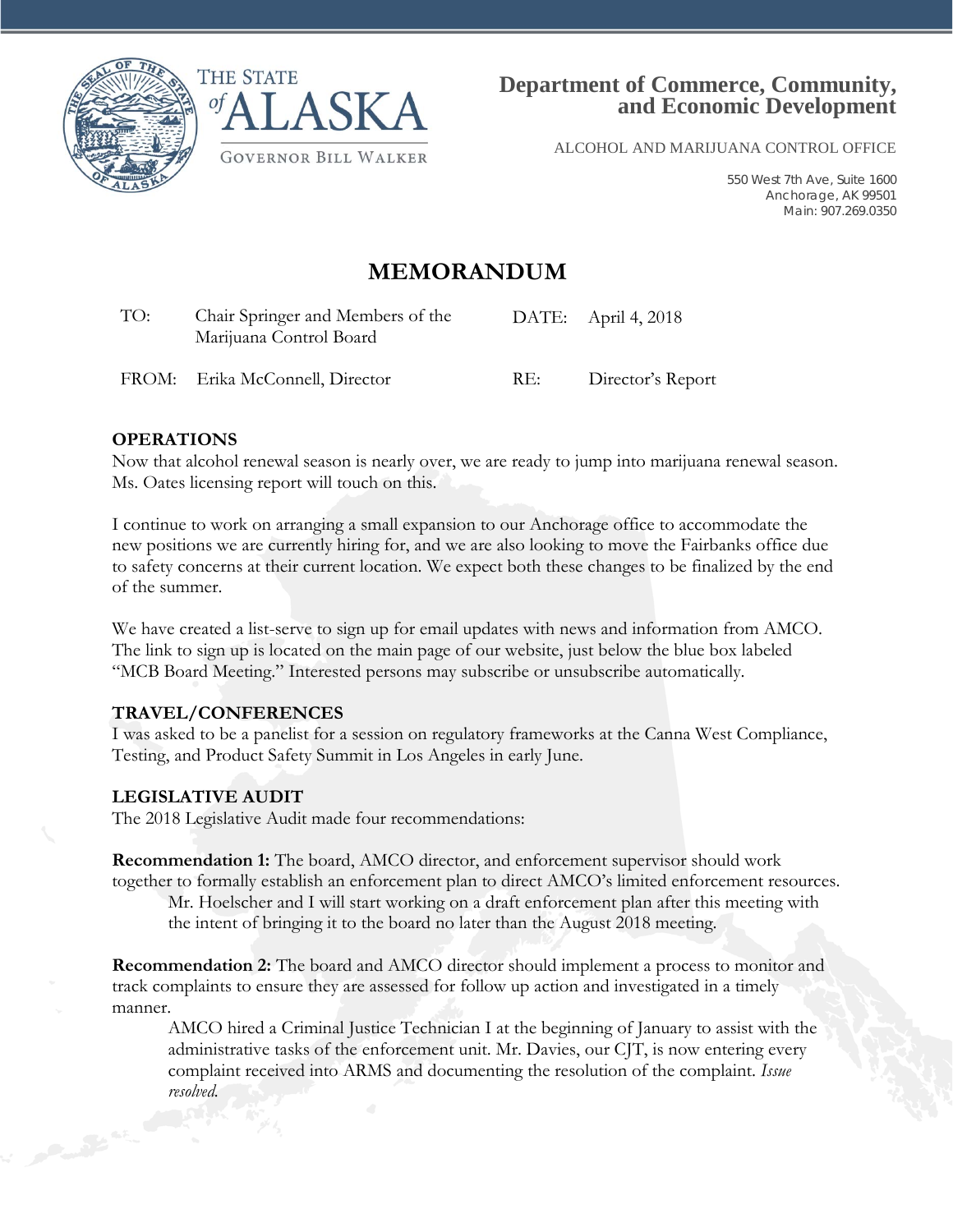McConnell/Director's Report MCB April 4, 2018 Page 2

**Recommendation 3:** The AMCO director should develop written procedures for establishing the expiration dates of marijuana handler permits and ensure staff receive the appropriate training.

The board has opened a regulations project to clarify the expiration date of handler permits. Assuming the adoption of a regulations change, staff will be appropriately trained and a policy/procedure will be adopted.

**Recommendation 4:** The AMCO director should develop and implement procedures to segregate the duties for calculating and remitting fees to local governments.

Mr. Douglas and I will work with the Administrative Services Division to work on this task, which may require software changes. We anticipate resolving this recommendation within a year.

### **LEGISLATION**

HB 273, which extends the termination date of the MCB to June 30, 2024. This bill has passed the House, was passed out of the Senate Labor and Finance Committee, and is scheduled for a hearing in the Senate Finance Committee on April 3.

HB 319, which requires background checks for marijuana licenses every 10 years. The board originally requested that statute be changed from every year to every three years. The House Judiciary Committee amended the bill to change the requirement to every 10 years. The bill is the House Rules Committee, awaiting scheduling for a vote of the House.

SB 6, relating to industrial hemp. This bill passed both chambers and is awaiting transmittal to the Governor.

### **REGULATIONS**

### • **Current Regulations Projects**

Attachment 1 to this report is a regulations projects status spreadsheet.

#### • **Possible New Regulations Project**

o When public notice "expires"

Staff raised this issue at the last meeting and offered to bring a proposal to this meeting. I recommend the board open a regulations project that requires public notice (including posted and published notice and notice to local governments and community councils) to be given within the 90 days immediately preceding the date that all required application materials and fees are filed with AMCO, and to modify 3 AAC 306.025(f) regarding what it means to "complete" an application in this section.

#### **SPECIFIC ISSUES**

### • **Testing Working Group and Testing Issues**

The testing working group has held several productive meetings and anticipates having its first recommendation for regulations changes ready for the board to consider at the next meeting.

The Environmental Health Lab (EHL) audit of CannTest and Steep Hill is not quite finished.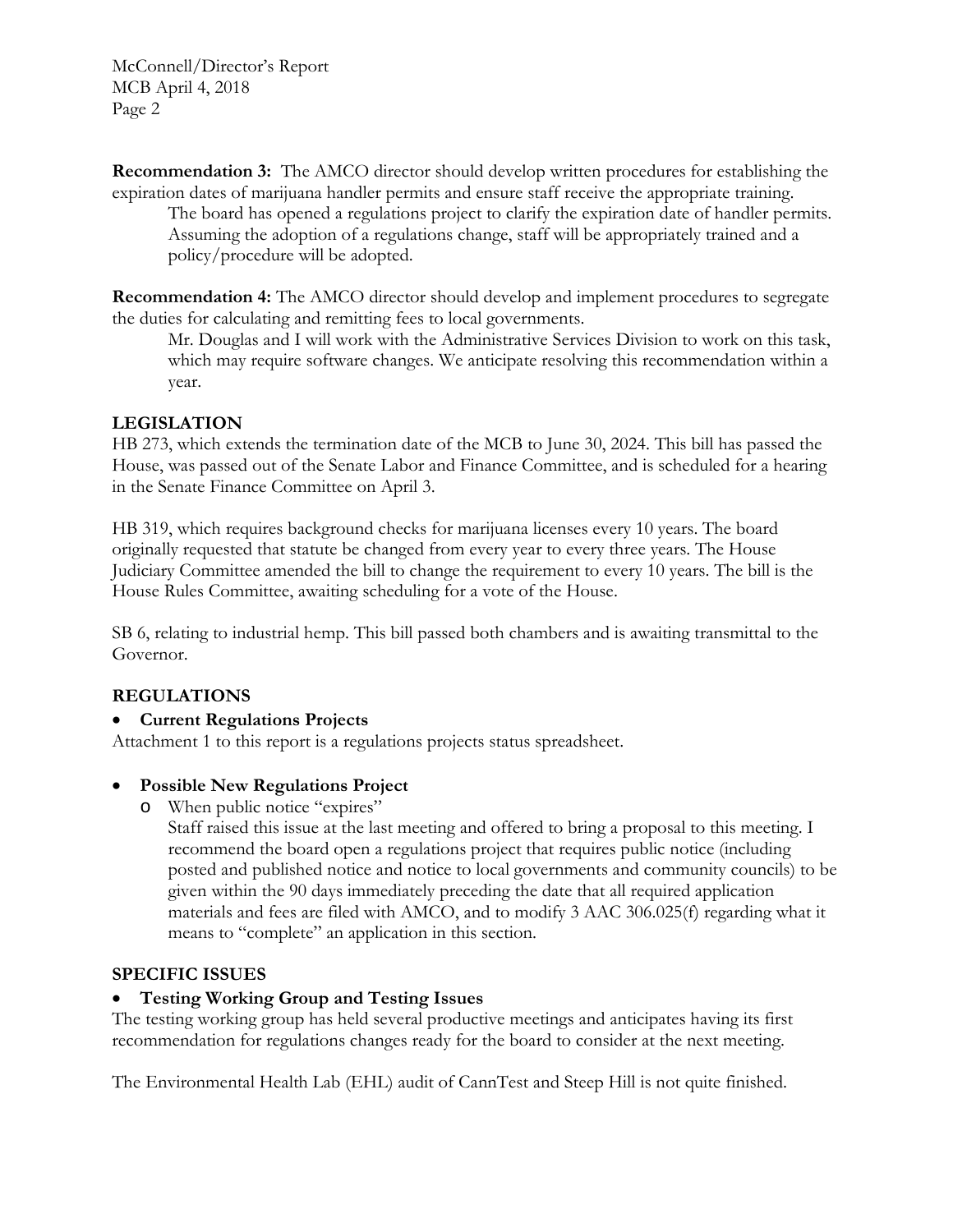McConnell/Director's Report MCB April 4, 2018 Page 3

#### • **Packages Created from "Thin Air"**

On February 28, 2018, at the request of AMCO, Metrc shut off the ability for licensees to create packages that are not derived from something else. No longer can licensees (inadvertently or intentionally) create plants or products "out of thin air." When new cultivation facilities are licensed, we will work with Metrc to allow them to create their starting inventory in this way, before locking down that option after inspection. We have heard that not all licensees, particularly early licensees, entered all their seed inventory into Metrc, and have been working with those licensees on a case-bycase basis.

#### • **Pending Items/Information Requested**

The following issues/information was requested by the board but has not yet been addressed or collected. I have not forgotten these items and will work to address these at the June meeting.

- o Ideas for moving from limited cultivation to standard cultivation without starting a new application (regulations project opened)
- o Changing ownership when no new licensees are added (regulations project opened)
- o Allowing out-of-state investment in testing labs (regulations project opened)
- o Overlapping premises (regulations project opened)
- o What happens when a marijuana business fails?
- o How much product is unsold at a specific point in time?
- o Suggestions from Ms. Weltzin regarding handler permits

#### **NEXT MEETINGS**

The next regularly scheduled MCB meeting is June 13-15 in Anchorage. Applications must be complete and any other documents for the board must be submitted to our office by May 25, 2018, to be on the June agenda.

Representative Tilton wrote a letter to the board (Attachment 2) requesting that the board hold a meeting in May to continue reviewing license applications.

The date of the August board meeting is being changed, as no meeting facilities were available in Denali on the dates previously scheduled. The new August meeting dates are August 15-16.

#### **STATISTICS**

| Sales    |             |
|----------|-------------|
| December | \$8,067,160 |
| January  | \$6,913,229 |
| February | \$7,305,757 |

Total sales from program inception to 2/28/18: \$73,471,043

### Taxes

| November – from 67 taxpayers:                     | \$869,346   |             |
|---------------------------------------------------|-------------|-------------|
| December – from 70 taxpayers:                     | \$784,176   |             |
| January – from 81 taxpayers:                      | \$1,040,512 |             |
| Total taxes from program inception to $1/31/18$ : |             | \$7,355,285 |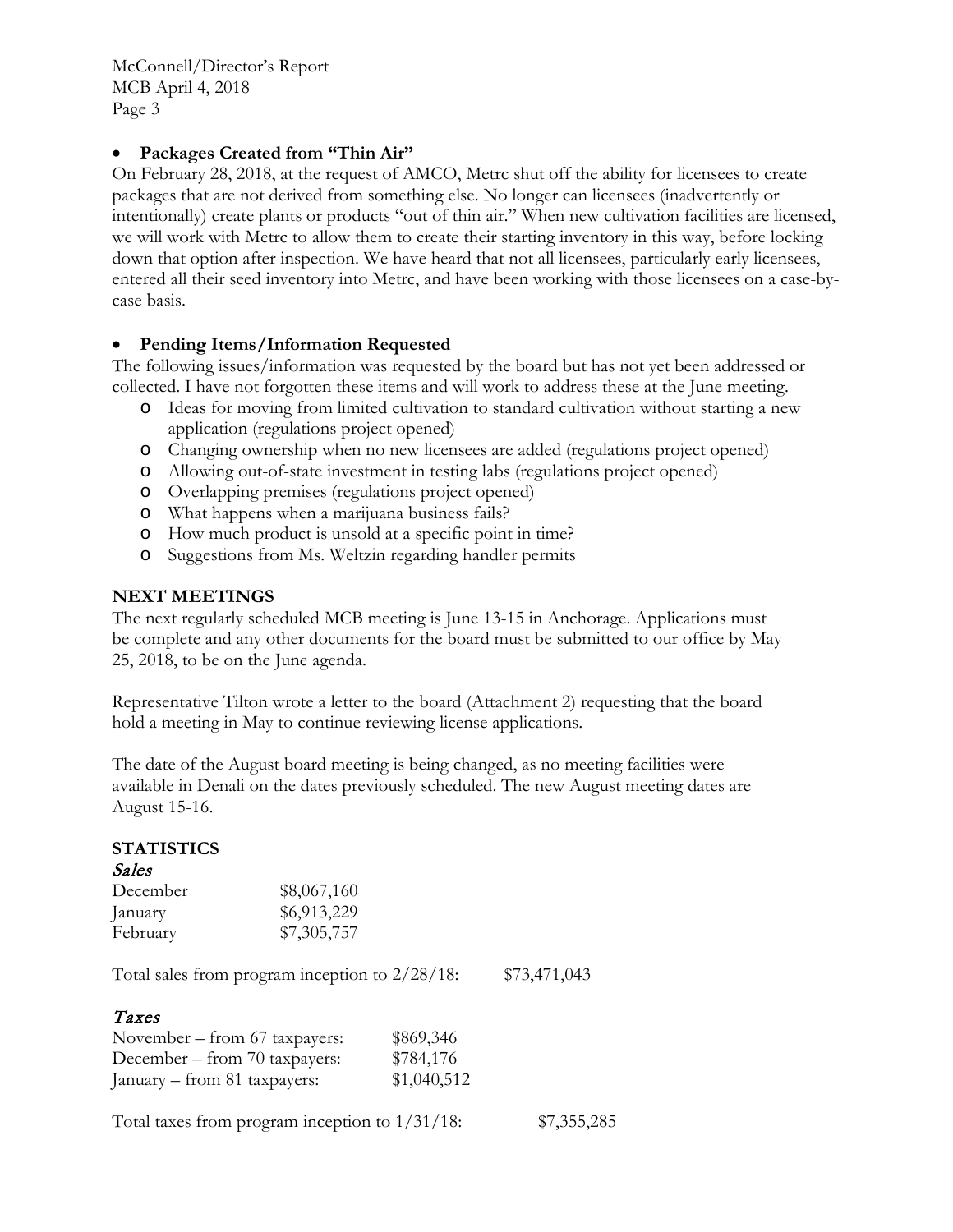#### **MCB REGULATIONS PROJECTS**

# Attachment 1

| <b>DOL Project</b><br><b>Number</b> | <b>Topic</b>                                                                  | <b>Date Opened</b><br>by MCB | <b>Board</b><br>member<br>point | <b>Current Status/Notes</b>                                                                                                                                                      | <b>Date</b><br>Adopted<br>by MCB | <b>Effective</b><br><b>Date</b> |
|-------------------------------------|-------------------------------------------------------------------------------|------------------------------|---------------------------------|----------------------------------------------------------------------------------------------------------------------------------------------------------------------------------|----------------------------------|---------------------------------|
| JU2015200669                        | <b>Omnibus Regulations</b>                                                    |                              | person(s)                       | Adopted by board; filed with Lt Gov                                                                                                                                              | 11/20/15<br>Pg 23                | 2/21/16                         |
| JU2016200436-1                      | Conduct of board meetings in alcohol                                          | $2/11/16$ pg 2               |                                 | Adopted by board; filed with Lt Gov                                                                                                                                              | 7/6/16                           | 12/28/16                        |
| JU2016200436-2                      | [Reserved for anticipated future work]                                        |                              |                                 |                                                                                                                                                                                  |                                  |                                 |
| JU2015201028                        | Onsite consumption                                                            | 2/11/16                      |                                 | Board voted not to continue project<br>2/2/17                                                                                                                                    | N/A                              | N/A                             |
| JU2016200617                        | Handler permits                                                               | $4/27/16$ pg 9               |                                 | Out for public cmt 9/7/16; duplicated by<br>Prj#165                                                                                                                              | N/A                              | N/A                             |
| JU2016200611                        | Testing                                                                       | 6/9/16 pg 22                 |                                 | signed by Lt. Gov. 6/5/17                                                                                                                                                        | 4/5/17                           | 7/5/17                          |
| JU2016200610                        | Advertising requirements<br>Space planning and layout                         | 6/9/16 pg 22                 | Schulte                         | Voted out for public comment 7/8/16 and<br>5/15/17; comment period ended 6/30/17;<br>vote to put out for comment failed<br>7/14/17                                               | N/A                              | N/A                             |
|                                     | Labeling and packaging                                                        |                              |                                 | Approved 7/14/17; rescinded 11/28(29?)                                                                                                                                           | N/A                              | N/A                             |
| JU2016200612                        | Video surveillance (Schulte handout)                                          | 6/9/16 pg 22                 | Schulte                         |                                                                                                                                                                                  |                                  |                                 |
| JU2016200609                        | Participation of outside entities -<br>residency requirements (BE handout)    | 6/9/16 pg 22                 | Emmett                          |                                                                                                                                                                                  |                                  |                                 |
| JU2016200605                        | Waste disposal (Springer motion)                                              | 6/9/16 pg 23                 | Springer                        | Combined with waste disposal #2                                                                                                                                                  | N/A                              | N/A                             |
| JU2016200613                        | Retail store notices                                                          | $\frac{1}{2}/8/16$ pg 16     |                                 | signed by Lt. Gov. 6/22/17                                                                                                                                                       | 4/5/17                           | $\frac{1}{7}/22/17$             |
| JU2016200837                        | Requiring fingerprints for new owners                                         | 9/7/16                       |                                 | signed by Lt. Gov. 6/19/17                                                                                                                                                       | 4/5/17                           | 7/19/17                         |
| JU2016200838                        | What happens to existing licenses if<br>local gov opts out by ordinance       | 9/7/16                       |                                 | signed by Lt. Gov. 6/27/17                                                                                                                                                       | 4/5/17                           | 7/27/17                         |
| JU2016200839                        | DEC approval before acceptance of<br>license application (food safety permit) | 9/7/16                       |                                 | signed by Lt. Gov. 6/27/17                                                                                                                                                       | 4/5/17                           | 7/27/17                         |
|                                     | Advertisement; definition of<br>"advertisement" and "logo"                    | 12/7/16                      |                                 | Board took no action on proposal<br>(2/2/17)                                                                                                                                     | N/A                              | N/A                             |
| JU2017200165-1                      | Transportation                                                                | 2/2/17                       |                                 | signed by Lt. Gov. 9/11/17                                                                                                                                                       | 7/13/17                          | 10/11/17                        |
| JU2017200165-2                      | Revocation of handler's permit                                                |                              |                                 | Voted out for public comment 3/7/17;<br>comment period ended 5/5/17; amended<br>and voted out for public comment<br>7/13/17; comment period closed<br>12/15/17; approved 1/25/18 | 1/25/18                          |                                 |
|                                     | Random sampling                                                               | 2/2/17                       |                                 | Draft on 11/14 agenda; referred to testing<br>cmte 11/29/17                                                                                                                      |                                  |                                 |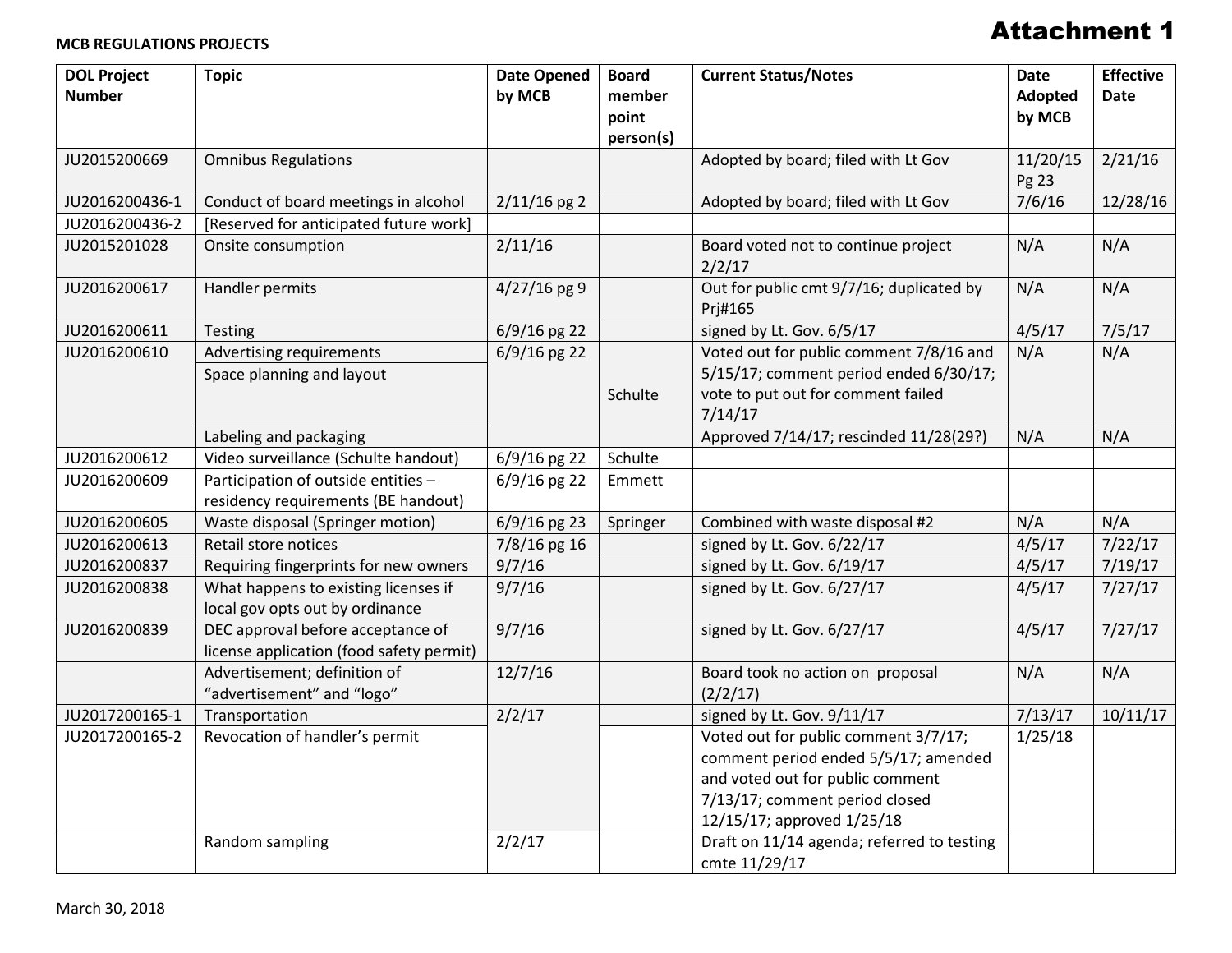#### **MCB REGULATIONS PROJECTS**

# Attachment 1

| <b>DOL Project</b><br><b>Number</b> | <b>Topic</b>                                                                        | <b>Date Opened</b><br>by MCB | <b>Board</b><br>member<br>point<br>person(s) | <b>Current Status/Notes</b>                                                                                                                                                                    | <b>Date</b><br>Adopted<br>by MCB | <b>Effective</b><br><b>Date</b> |
|-------------------------------------|-------------------------------------------------------------------------------------|------------------------------|----------------------------------------------|------------------------------------------------------------------------------------------------------------------------------------------------------------------------------------------------|----------------------------------|---------------------------------|
| JU2017200542                        | <b>Quality control</b>                                                              | 2/2/17                       |                                              | Voted out for public comment 7/14/17;<br>posted 8/17/17; cmts due 9/29/17; on<br>11/14 agenda; approved 11/29/17                                                                               | 11/29/17                         |                                 |
|                                     | Waste disposal #2                                                                   |                              |                                              | Voted out for public comment 7/14/17;<br>posted 8/17/17; cmts due 9/29/17; on<br>11/14 agenda; returned for more work<br>11/29/17                                                              |                                  |                                 |
|                                     | Notify AMCO of crime on licensed<br>premises                                        | 5/15/17                      | Springer                                     | Voted out for public comment 7/14/17;<br>posted 8/17/17; cmts due 9/29/17; on<br>11/14 agenda; approved 11/29/17                                                                               | 11/29/17                         |                                 |
| JU2017200548                        | <b>Onsite Consumption</b>                                                           | 3/7/17                       |                                              | Voted out for public comment on 7/14/17;<br>posted 8/21/17; cmts due 10/27/17; on<br>11/14 agenda; referred to cmte and<br>postponed to April 2018 mtg 11/15/17;<br>new draft on 4/4/18 agenda |                                  |                                 |
| JU2017200536                        | Plant count for new cultivators                                                     | 4/5/17                       |                                              | Voted out for public comment 7/14/17;<br>posted 8/15/17; cmts due 9/22/17; on<br>11/14 agenda; returned for more work<br>11/29/17; new draft on 4/4/18 agenda                                  |                                  |                                 |
|                                     | Require trim that is sold separately to<br>be tested separately; kief               | 5/15/17                      | Emmett;<br>Miller                            | Voted out for public comment 7/14/17;<br>posted 8/15/17; cmts due 9/22/17; on<br>11/14 agenda; referred to testing cmte<br>11/29/17                                                            |                                  |                                 |
|                                     | Require testing licensee to notify<br>director of significant equipment<br>failure  |                              | Springer                                     | Voted out for public comment 7/14/17;<br>posted 8/15/17; cmts due 9/22/17; on<br>11/14 agenda; approved 11/29/17                                                                               | 11/29/17                         |                                 |
|                                     | Separation distance                                                                 | 4/5/17                       | Springer                                     | Draft on 9/14 agenda; no action                                                                                                                                                                |                                  |                                 |
| JU2017200477                        | Timing of public objections<br>Local government jurisdiction                        | 5/15/17                      | Emmett                                       | Signed by Lt. Gov on 11/28/17                                                                                                                                                                  | 9/15/17                          | 12/28/17                        |
| JU2017200533                        | Revise definition of "direct or indirect<br>financial interest" at 3 AAC 306.015(e) | 5/15/17                      | Springer                                     | Voted out for public comment 7/14/17;<br>posted 8/14/17; cmts due 9/29/17; on<br>11/14 agenda; failed 11/29/17                                                                                 |                                  |                                 |
|                                     | Better define "promotional activities"<br>and "advertisement"                       |                              | Mlynarik;<br>Miller                          | Voted out for public comment 7/14/17;<br>posted 8/14/17; cmts due 9/29/17; on<br>11/14 agenda; referred to cmte 11/29/17                                                                       |                                  |                                 |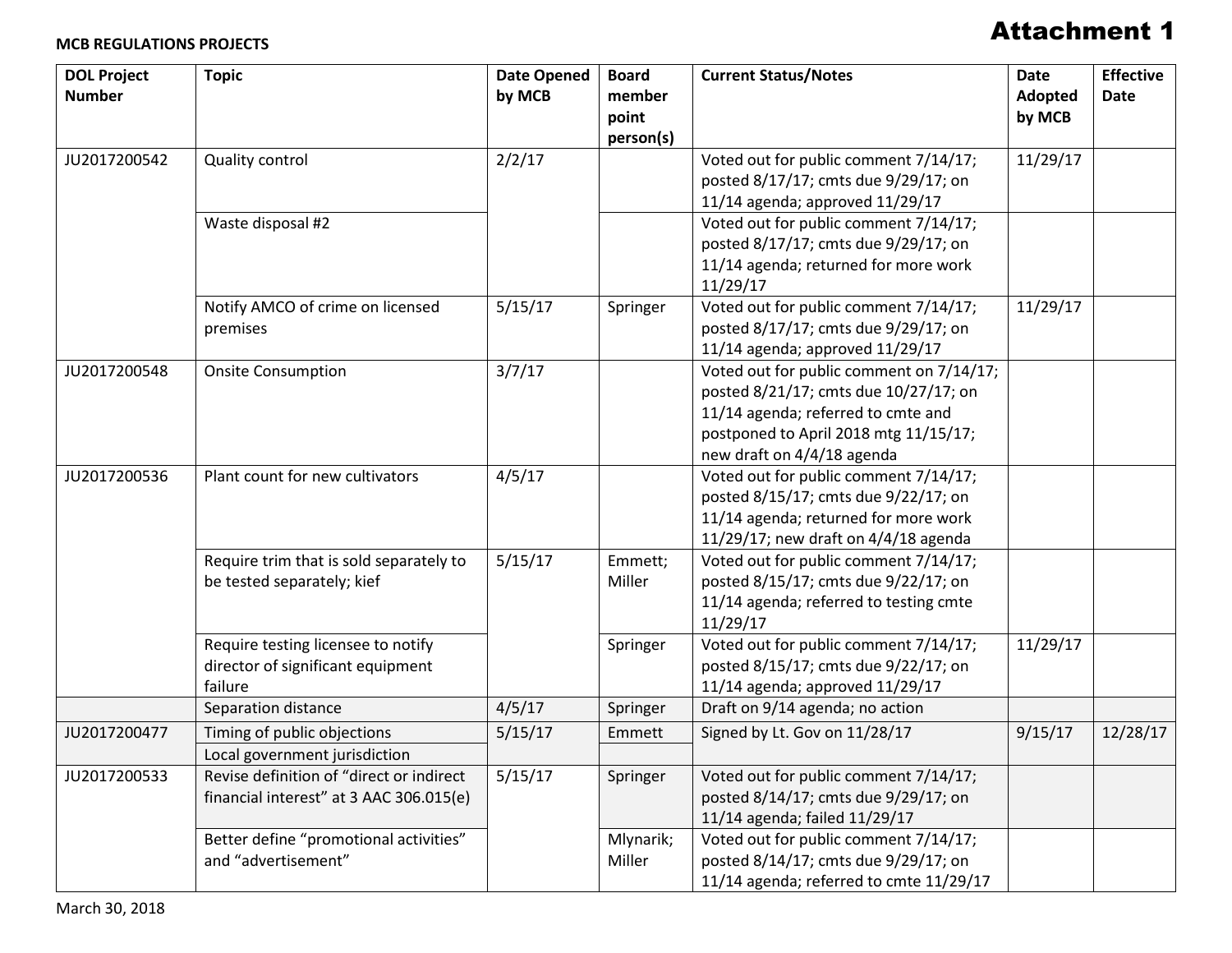# Attachment 1

| <b>DOL Project</b><br><b>Number</b> | <b>Topic</b>                                          | <b>Date Opened</b><br>by MCB | <b>Board</b><br>member<br>point<br>person(s) | <b>Current Status/Notes</b>                                                                                              | <b>Date</b><br>Adopted<br>by MCB | <b>Effective</b><br><b>Date</b> |
|-------------------------------------|-------------------------------------------------------|------------------------------|----------------------------------------------|--------------------------------------------------------------------------------------------------------------------------|----------------------------------|---------------------------------|
|                                     | Revise definition of "recreation or<br>youth center"  | 5/15/17                      | Miller                                       | Draft on 7/12 agenda; sent back to<br>drawing board; new draft on 4/4/18<br>agenda                                       |                                  |                                 |
|                                     | Streamline edibles testing                            | 7/14/17                      | Emmett                                       | Draft on 11/14 agenda; referred to testing<br>cmte 11/29/17                                                              |                                  |                                 |
| JU2017200827                        | Allow licensees to participate in trade<br>shows      | 5/15/17                      | Emmett                                       | Voted out for public comment 9/14/17<br>comment period closed 1/11/18;<br>approved 1/25/18 agenda                        | 1/25/18                          |                                 |
|                                     | Require corporation bylaws                            | 9/14/17                      | Jones                                        | Draft on 11/14 agenda; voted out for                                                                                     | 1/25/18                          |                                 |
|                                     | Multiple businesses on a lease                        |                              |                                              | public comment 11/29/17; comment<br>period closed 1/11/18; approved 1/25/18                                              | 1/25/18                          |                                 |
|                                     | <b>Removal of affiliates</b>                          |                              |                                              |                                                                                                                          | 1/25/18                          |                                 |
|                                     | Charging for multiple inspections                     | 9/14/17                      |                                              | Draft on 11/14 agenda; voted out for<br>public comment 11/29/17 comment<br>period closed 1/11/18; approved 1/25/18       | 1/25/18                          |                                 |
|                                     | Local gov approval of odor emissions                  | 9/14/17                      | Springer                                     | Draft on 11/14 agenda; voted out for<br>public comment 11/29/17 comment<br>period closed 1/11/18; approved 1/25/18       | 1/25/18                          |                                 |
| JU2017200829                        | Definition of resident                                | 9/14/17                      |                                              | Draft on 11/14 agenda; voted out for<br>public comment 11/29/17 comment<br>period closed 1/3/18; approved 1/25/18        | 1/25/18                          |                                 |
|                                     | Financial background investigations                   | 9/14/17                      | Jones                                        | Draft on 11/14 agenda; voted out for<br>public comment 11/29/17 comment<br>period closed 1/3/18; sent to cmte<br>1/25/18 |                                  |                                 |
|                                     | Extend video storage retention time                   | 11/14/17                     | Springer                                     | Draft on 4/3/18 agenda                                                                                                   |                                  |                                 |
|                                     | Date of issuance of handler permits                   | 1/25/18                      | Jones                                        | Draft on 4/3/18 agenda                                                                                                   |                                  |                                 |
|                                     | Overlapping premises                                  | 1/25/18                      | Jones                                        |                                                                                                                          |                                  |                                 |
|                                     | Allow out-of-state investment in<br>testing labs      | 1/25/18                      | Springer                                     |                                                                                                                          |                                  |                                 |
|                                     | Going from limited to standard<br>cultivation license | 1/25/18                      | Jones                                        |                                                                                                                          |                                  |                                 |
|                                     | Ownership change when licensees<br>don't change       | 1/25/18                      | Jones                                        |                                                                                                                          |                                  |                                 |